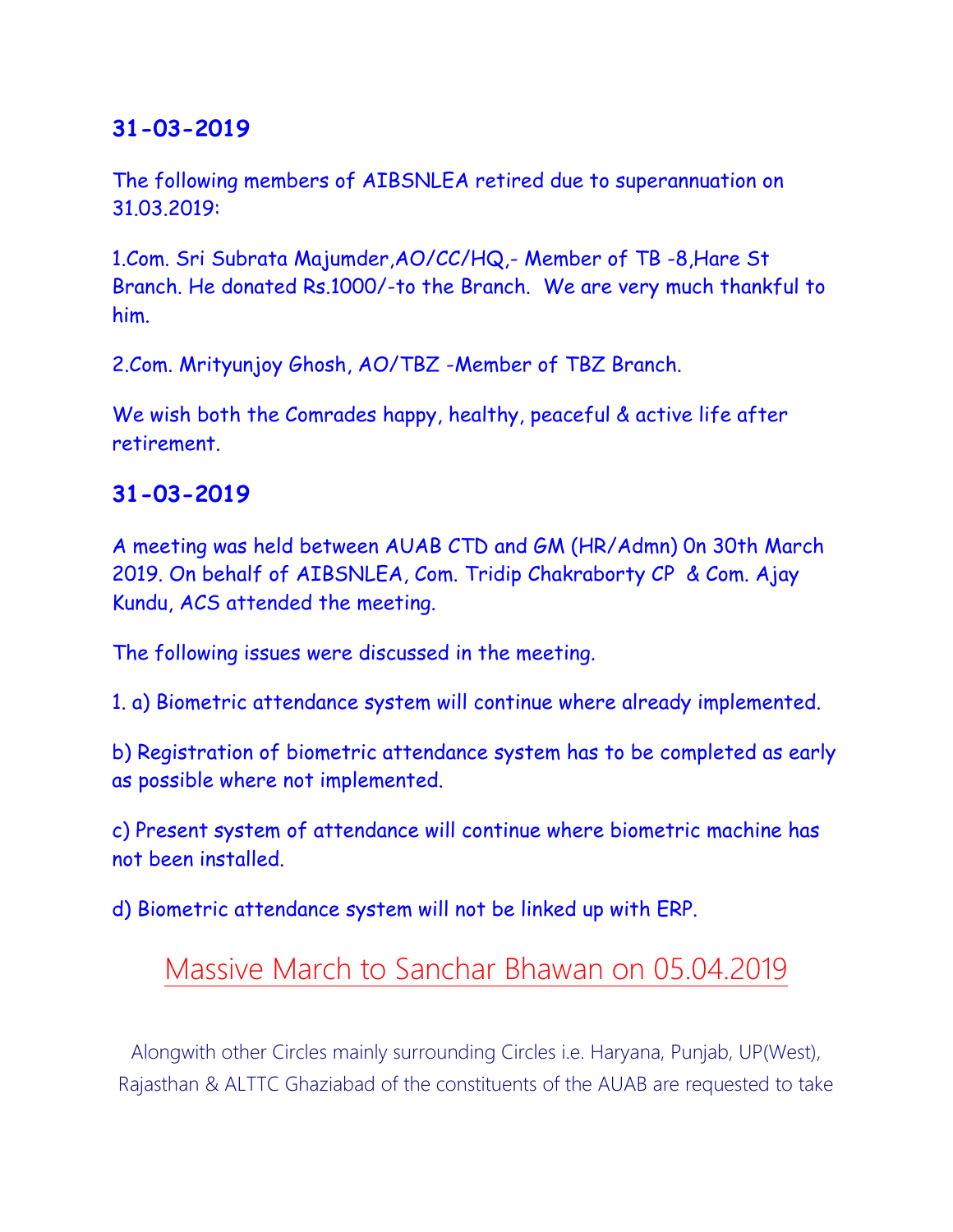urgent steps for mobilising maximum number of executives and non-executives for participation in the Massive March to the Sanchar Bhawan, to be held on 05.04.2019. All the nearby Circle Secretaries are requested to take immediate steps for the success of Massive March to Sanchar Bhawan on 05.04.2019.

#### **28-03-2019**

#### Meeting with Sr.GM (Estt):

GS and President met Sr.GM (Estt) and discussed regarding

(i) Extension of FR 22(1) (a) (i) benefits to the Ex. Officiating JTOs W.e..from 1.1.2007: We requested Sr.GM (Estt) to generalize the BSNL CO order dated 15.11.2018 regarding the fixation of Pay under FR-22 (1) (a) (i) with effect from 1.1.2007 to the officials, who were screening test passed were officiating in the grade of JTO, to all Circles instead of limiting to some circles alone and we also requested to withdraw the wrong Fixation order dated 22.12.2015. We also produced the Govt.of India Gazette Notification for the fixation of pay under FR- 22(1) (a)(i) w.e.frorm 1.1.2006 In this regard we informed the Sr.GM(Estt) that AIBSNLEA has written a letter to the DIR (HR) on 19.11.2018 but no action has been taken in this regard.

After detailed discussion SR.GM (Estt) assured to look in to the matter.

#### **28-03-2019**

Meeting between CMD BSNL and the representatives of the AUAB: A meeting between the representatives of the AUAB and Shri Anupam Shrivastava, CMD BSNL, was held today the 28.03.2019. Ms. Sujata T. Ray, Director (HR) was also present. Com. P. Abhimanyu, Convenor, AUAB, Com.Chandeswar Singh, Chairman, AUAB, Com.K. Sebastin, GS, SNEA, Com. Prahlad Rai, GS, AIBSNLEA, Com. Pathak, AGS, AIGETOA, Com. Suresh Kumar, GS, BSNL MS, Com. Rewati Prasad, BSNL ATM and Com.Kabeer Das, GS, BSNL OA, participated in the meeting. The following issues were discussed.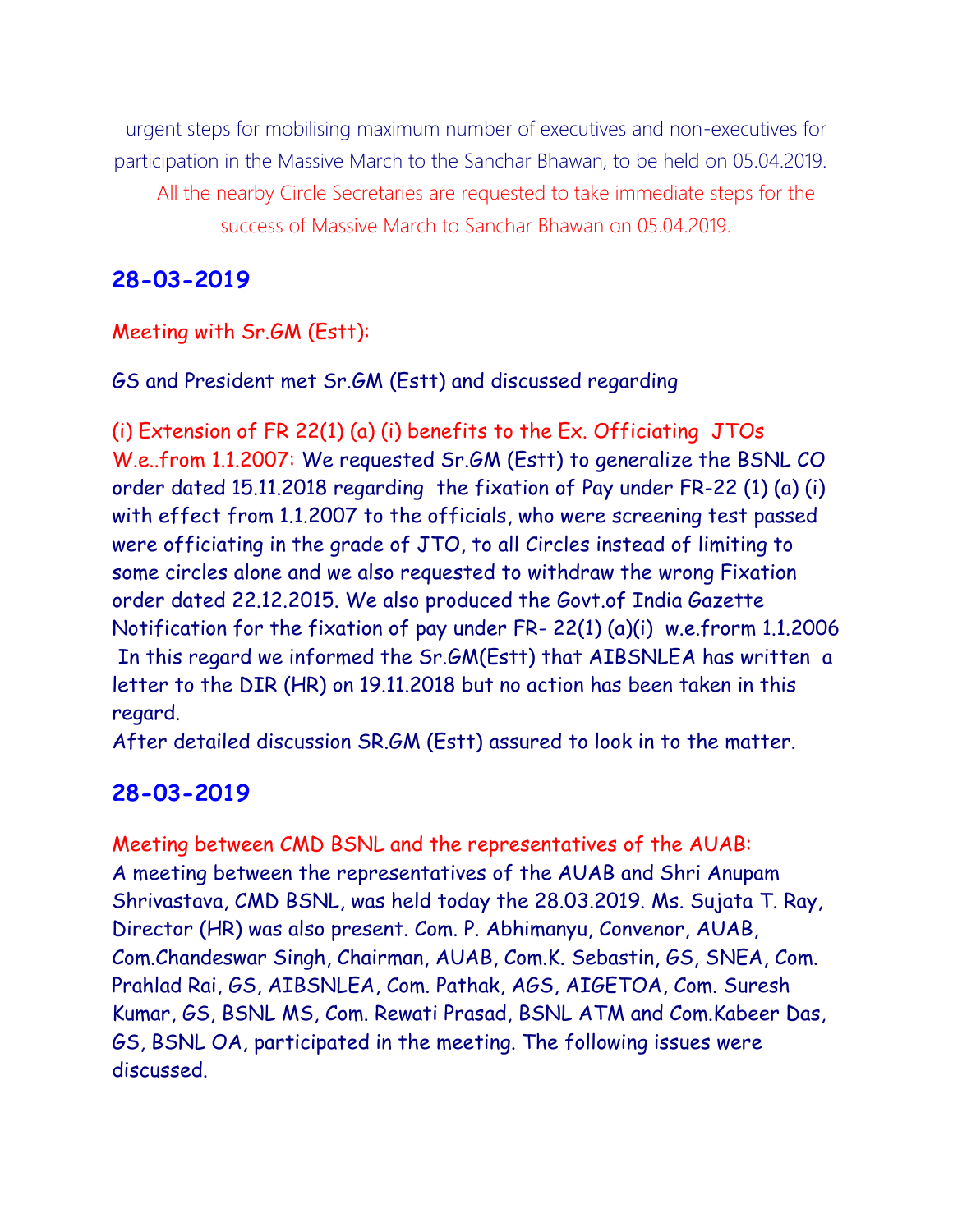(1) Imposition of break-in-service under FR 17 A: The AUAB has already written to the CMD BSNL, stating that break-in-service under FR 17 A, cannot be imposed on BSNL employees, since it is not part of the CDA rules. In today's meeting, the representatives of AUAB insisted for expeditious action by the Management, on this issue. The CMD BSNL and the Director (HR) assured to do the needful.

(2) Wrong calculation in the wage cut: The representatives of the AUAB pointed out that the wage cut, for participation in the 3 day strike, has been done based on wrong calculation. That is, the three day wages has been arrived, by taking 28 days as a month's salary. Instead, a month's salary should be calculated as 30 days. As a result, more money has been deducted from the salary of the employees. Further, three days wage cut should be calculated on basic pay and DA only. But in many places, this calculation has been done wrongly. The CMD BSNL and Director (HR) assured to do the needful on this.

(3) March to Sanchar Bhawan - provoking instruction given by the BSNL Corporate Office: The SR Branch of the BSNL CO., has sent an instruction to the CGMs, directing that the principle of 'no work no pay' should be implemented on those employees who take part in the March to Sanchar Bhawan. It was pointed out by the AUAB representatives that, as per rules, the principle of 'no work no pay' cannot be imposed on employees for their participation in the rallies. Responding to this, the Director (HR) said that, she was not aware of any such instruction having been issued by the Corporate Office, and assured to look into it.

The CMD BSNL informed the representatives of the AUAB that, the March salary will be paid to the employees on time and he also told that this payment of salary is being made purely from BSNL's own earnings.

GS & President CHQ AIBSNLEA attended the meeting.

#### **28-03-2019**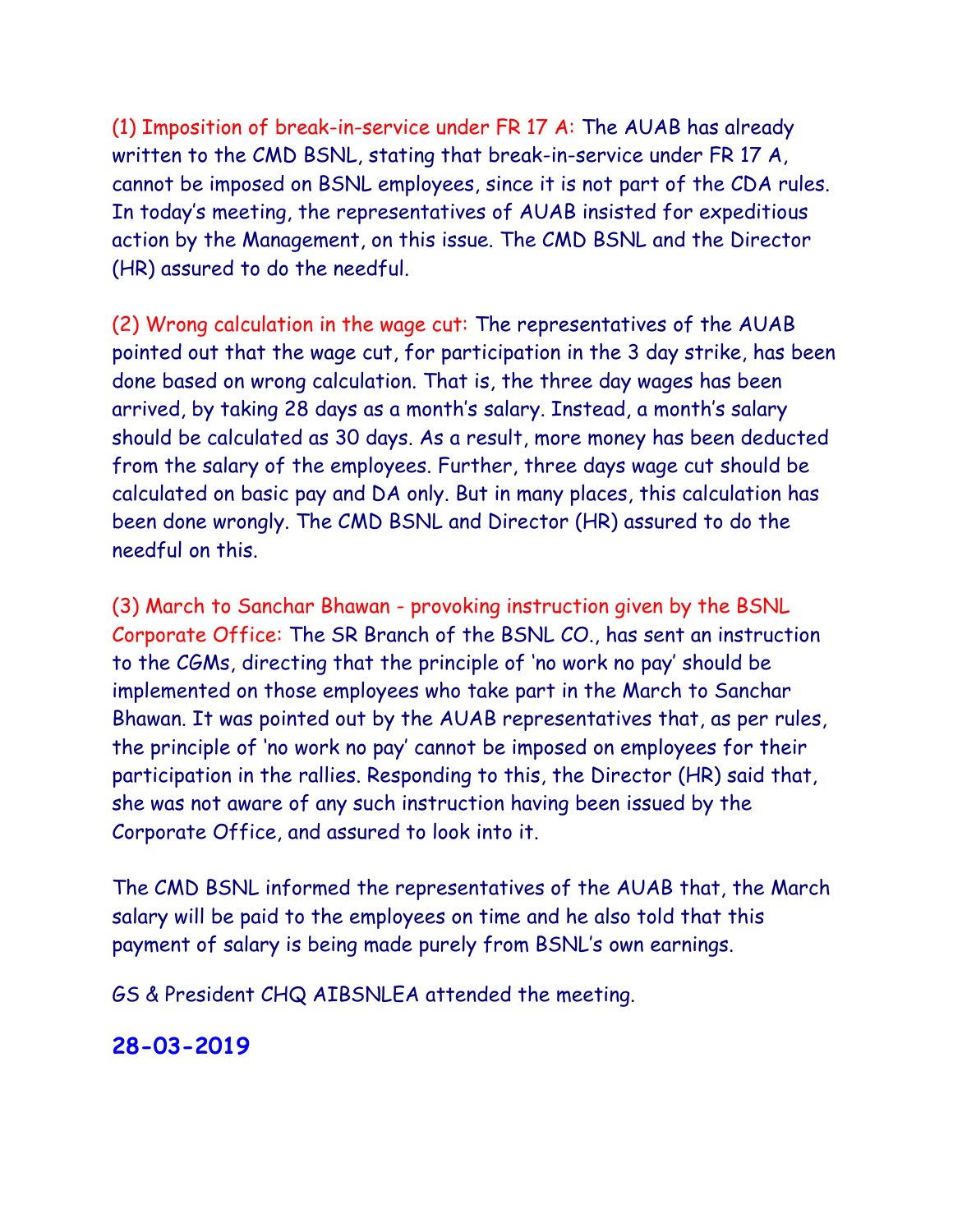**Meeting with CMD BSNL :** GS, President met CMD BSNL and discussed regarding:-

**(a) Invitation to inaugurate 6th AIC at Vijaywara :** We requested CMD BSNL to inaugurate 6<sup>th</sup> AIC of AIBSNLEA as Chief Guest on 14<sup>th</sup> July 2019 at Vijaywara along with Dir(HR) Smt Sujata Ray as Guest of honor. CMD BSNL and Director (HR) accepted our invitation to inaugurate 6<sup>th</sup> AIC at Vijaywara.

**(b) DE to DGM Promotion:** We requested CMD BSNL to consider DE to DGM(Engg.) promotions to fill-up 891 vacant DGM posts since CPC has been completed 3 months before and the VCRs are expiring in the first week of April-2019.CMD assured to discuss the matter with Director (HR) for an early action.

**(c) Diversion of MT Internal Quota Posts:** We requested CMD BSNL to take the approval of BSNL Board for the diversion of 50% MT internal quota posts numbering 336 CAO posts to the seniority quota posts since the Management Committee of BSNL Board has already recommended the diversion of these 336 CAO(MT Posts). CMD BSNL assured to look into the matter.

#### **28-03-2019**

**Meeting with Director (HR). BSNL Board:** GS & President and AGS(Finance) met Director (HR) BSNL Board and invited to attend inaugurate session of  $6<sup>th</sup>$  AIC at Vijaywara on  $14<sup>th</sup>$  July 2019 as Guest of Honor. Director(HR) assured to attend the conference. PGM(Pers.) and OSD were also present in the meeting.

**(a) DE to DGM promotion:** We requested to issue DE to DGM (Engg.) promotion orders at the earliest as the VCRs are expiring in the first week of April-2019. PGM(Pers.) mentioned that DE seniority list is being examined and promotion orders may be issued in the 2-3 week of April-2019.

**(b) Diversion of MT Internal Quota Posts:** We requested Director(HR) BSNL Board to take the approval of BSNL Board for the diversion of 50%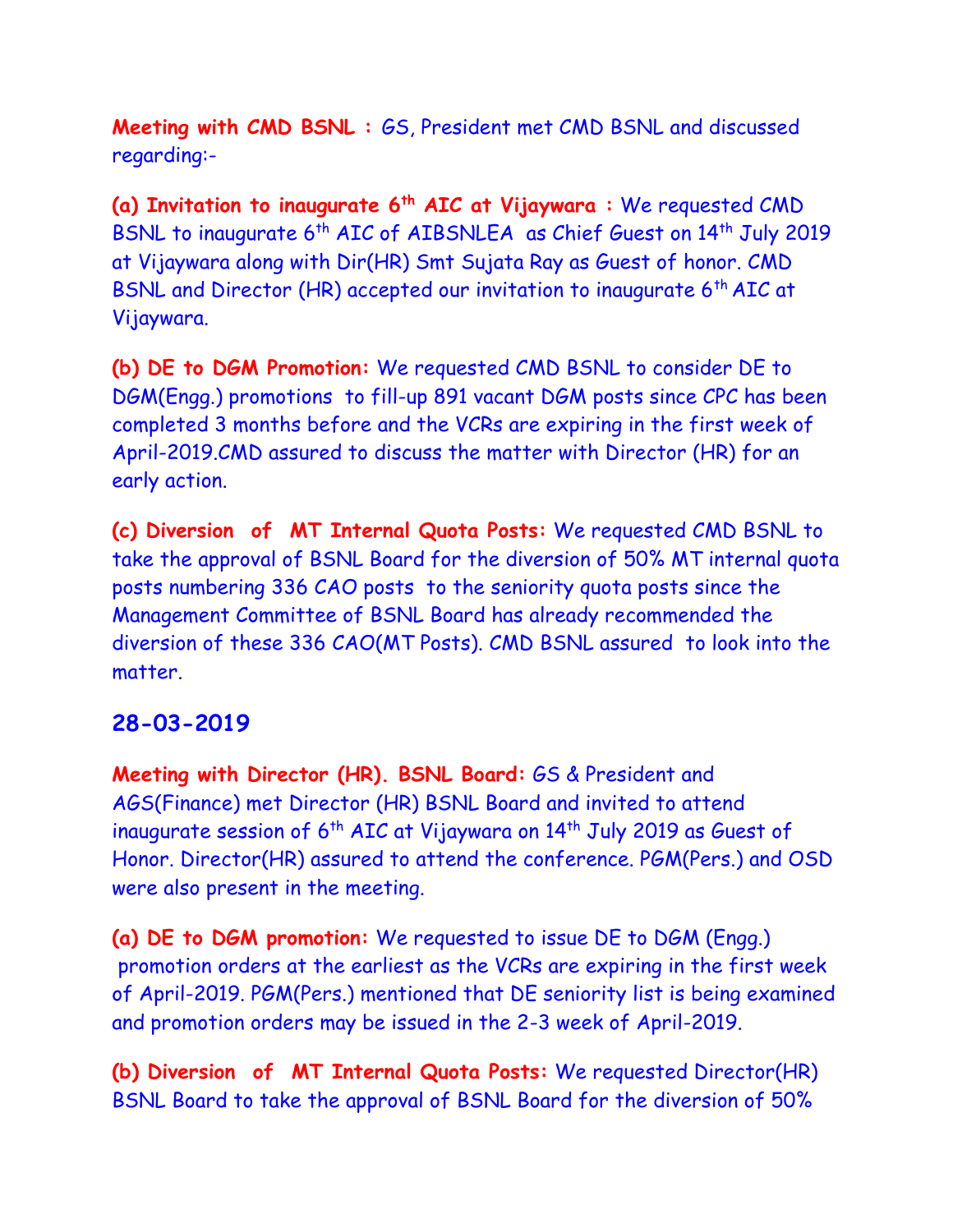MT internal quota posts numbering 336 CAO posts to the seniority quota posts since the Management Committee of BSNL Board has already recommended the diversion of these 336 CAO(MT Posts). Director(HR) BSNL Board further directed PGM(Pers.) to put up the matter in the next BSNL Board meeting scheduled to be held on 4th April-2019.

## **28-03-2019**

AUAB/CTD has submitted letter of resentment to CGM/CTD on 27th March 2019 regarding proposal for JCL curtailment........( [see letter](auab_270319.pdf) )

## **27-03-2019**

AUAB/CTD submitted letter to CGM CTD to drop NO WORK NO PAY measures against 18 to 20 February 19 strike days..............( [see letter](CGM_270319.pdf) )

## **27-03-2019**

DoP&PW writes to DDG(Estt.), DoT, New Delhi regarding revision of pension of the absorbed combined service pensioners of BSNL/MTNL from 01.01.2017....[.<<<Click here for letter>>>](http://www.aibsnleachq.in/PenRev%20DOP%20to%20DOT.pdf)

## **26-03-2019**

Meeting with Director (HR) BSNL Board : GS, President and AGS(Finance) met Director (HR) BSNL Board in the presence of PGM (Pers), GM(SR) and OSD to Dir(HR) and discussed regarding:-

(a) DE to DGM promotion: We requested to issue early promotion order from DE to DGM (Engg.) to fill-up 891 vacant DGM posts since CPC has been completed 3 months before. Director (HR) immediately directed PGM (Pers) to take immediate action for the early issuance of the Promotion orders. PGM (Pers) informed that the DEs Seniority List is being finalized on the basis of the Hon'ble Court Judgements and there after only the promotion orders will be considered.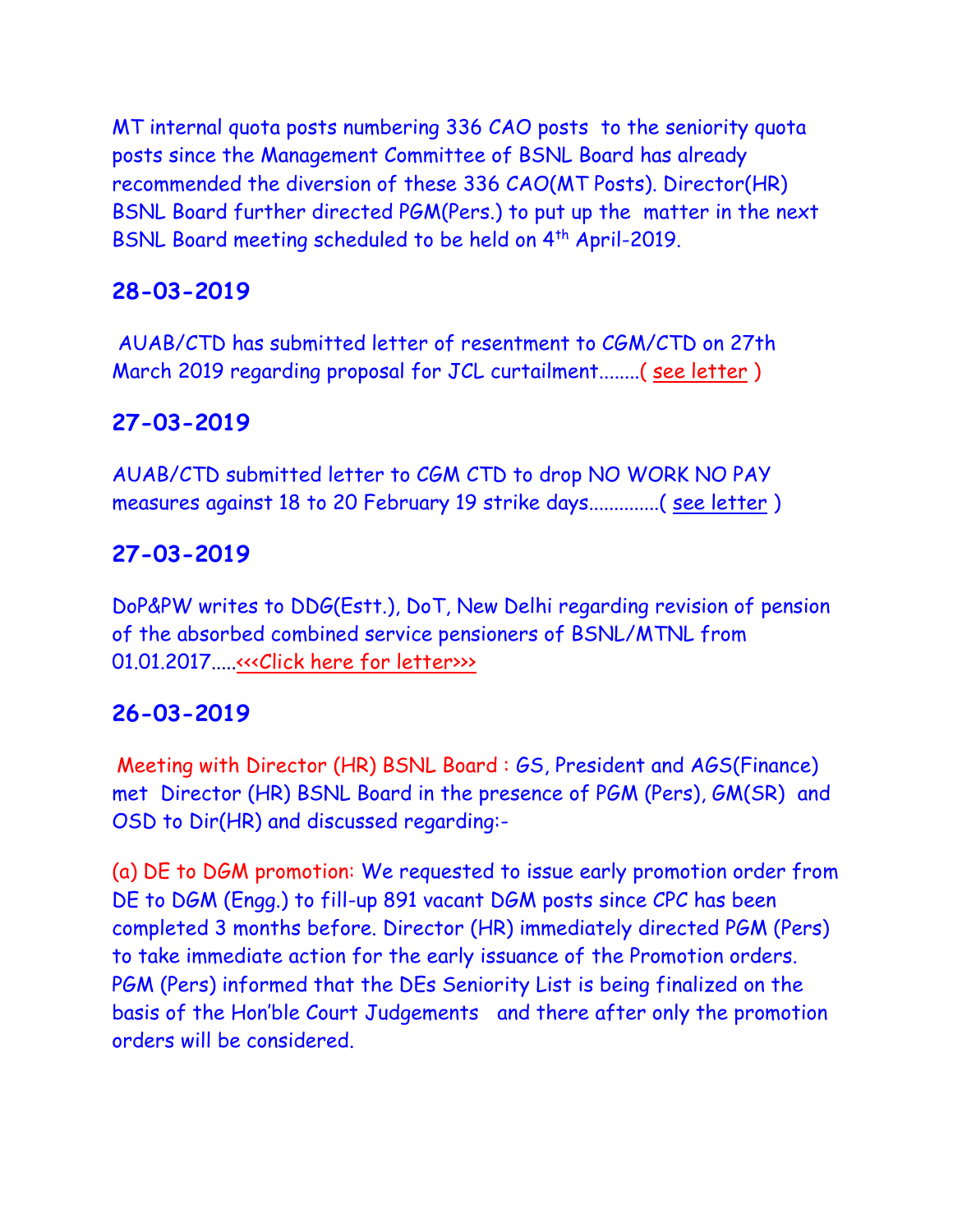(b) Utilization of 336 MT CAO internal Quota Posts: We requested for consideration of further promotion in the cadre of CAO by Utilizing 336 MT CAO internal Quota Posts which was already recommended by the Management Committee to the BSNL Board. Director (HR) immediately directed PGM (Pers) to process the case for approval in the next Board Meeting being held on 4<sup>th</sup> April 2019.

(c) E1+ 5 increments benefit to JTOs/JAOs: We requested Dir(HR) to take the approval of the BSNL Board on E1+ 5 increments benefits to JTOs/JAOs as already approved by the Management Committee of the BSNL. Dir(HR) assured to look in to the matter.

## **26-03-2019**

Meeting with PGM (Pers.): GS & President met PGM (Pers.) and discussed regarding:-

(a) DE to DGM promotion: We requested to issue early promotion order from DE to DGM (Engg.) to fill-up 891 vacant DGM posts, since the CPC has been completed three months before. PGM (Pers) informed that the DEs Seniority List is being finalized on the basis of the Hon'ble Court Judgements and there after only the promotion orders will be considered.

(b) Consideration of request/tenure transfers of DEs/AOs: We requested for consideration of request/tenure transfers of DEs/AOs. PGM (Pers) assured to look in to the matter.

(c) Regularization of the date of Promotion of AGMs/DEs as 29.6.2018: We requested the PGM (Pers) to regularize of the date of Promotion of AGMs/DEs as 29.6.2018 irrespective of their date of joining duty and extension of subsequent benefits if any with respect to the date of Promotion on 29.6.2018 pursuant to the instructions contained in AGM (Pers.I) BSNL CO, New Delhi Letter dated 4.7.2018, 5.7.2018 & 6.7.2018. PGM (Pers) informed that due to pending Contempt case in respect of SDE to DE Promotion in the Hon'ble CAT Chandigarh the clarification/regularization orders could not be issued by the Personal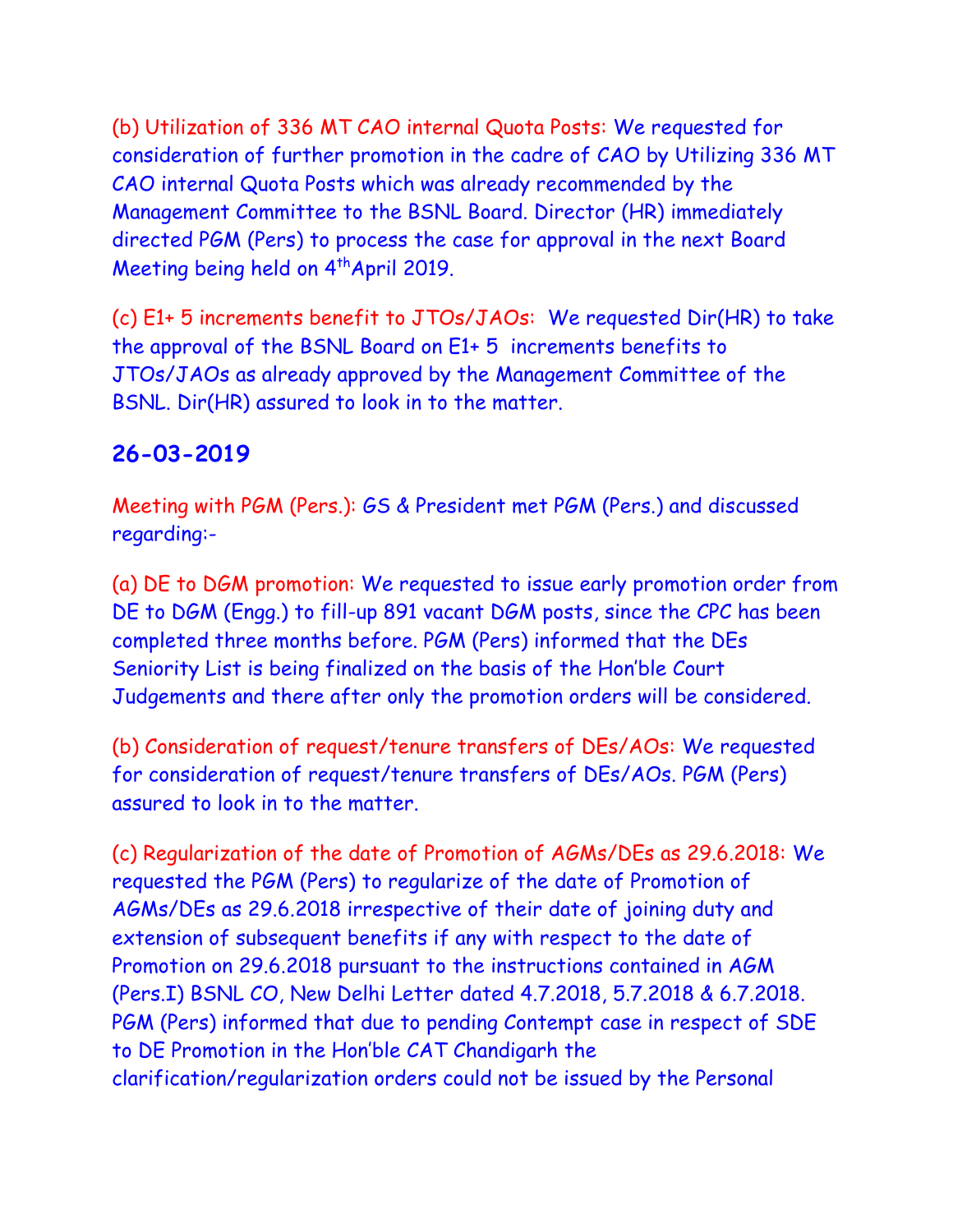Branch at present. However, after the settlement of the Contempt case necessary orders will be issued in this regard.

(d) Status of Court Cases:

(i) JTO (T) to SDE (T) Promotion : JTO(T) to SDE(T) promotion Contempt case in the Hon'ble CAT Ernakulum is posted for next hearing on 27.5.2019

(ii) AO to CAO Promotion Status Quo case : AO to CAO promotion Status quo case came up for hearing on 19.3.2019 and after argument the case was posted for next hearing on 26.4.2019. However the BSNL Management is filing Writ Petition in the Hon'ble High Court Chandigarh.

(iii) SDE to DE (T) Promotion Contempt Case: SDE(T) to DE(T) promotion Contempt case in the Hon'ble CAT Chandigarh is posted for next hearing on 27.5.2019

(e) PA to PS Promotion in respect of AP Circle: We requested the PGM (Pers) for the early issuance of PA to PS promotions orders in respect of AP Circle. PGM (Pers) informed that the file has been approved in this regard.

(f) PS to PPS Promotion in respect of Karnataka Circle: We requested the PGM (Pers) for the early issuance of PS to PPS promotions orders in respect of Karnataka Circle. PGM (Pers) assured to look in to the matter.

#### **26-03-2019**

**On 25th March, 2019, Monday AUAB leadership met GM (HR/ Admn)/CTD and discussed about the following issues:-**

1. Biometric attendance system in CTD Circle.

2. Expenditure curtailment of JCLS in CTD Circle.

After details discussion with GM (HR/Admn) it is decided that

a) Biometric attendance system at every offices of BSNL in CTD Circle has to be installed first.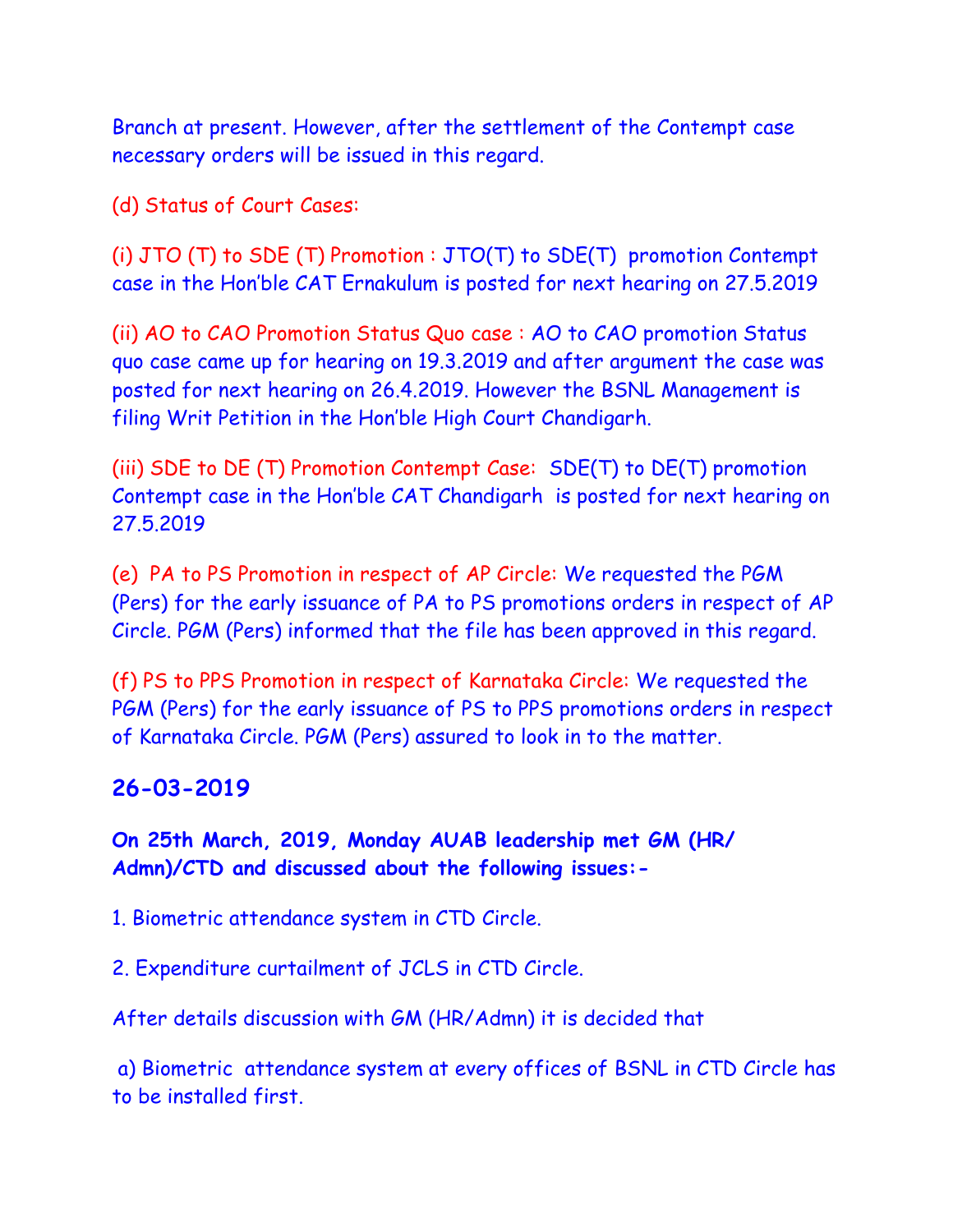b) Registration of employees from CGM to group D have to be made.

c) After completion of the above two phases, the final terms and conditions would be discussed with AUAB. Not before that and it was told to management on behalf of AUAB.

The minutes issued by CTD management on 22nd March, 2019 regarding curtailment of expenditure of JCLs is not accepted by AUAB. It's totally unilateral proposal from management. On behalf of AUAB leadership it is our unanimous decision that the minutes has to be withdrawn from the medha immediately.On behalf of AIBSNLEA CP,CS & VP were present.

# **25-03-2019**

CS wrote a protest letter to Sr.GM(HR & Admn) regarding minutes published in Medha on 22nd March 2019 on the curtailment of JCLs labour cost. ( [click to see letter](Sr%20GM%20HR_%20250319.pdf) )

# **20-03-2019**

AIBSNLEA/CTD submitted its view opposing the proposal of curtailment/retrenchment by the CTD management proposal in the meeting of Unions/Associations calied by CGM/CTD.On our behalf CS,CP and OS(E)/CHQ were present. **[\(click to see our proposal\)](JCL_suggestion_200319.pdf)**

# **18-03-2019**

Meeting with Director (HR) BSNL Board on 14.03.2019: GS, President met with Director (HR) BSNL Board and discussed regarding:-

(a) DE to DGM promotion: We requested to issue early promotion order from DE to DGM (Engg.) to fill-up 891 vacant DGM posts. Director (HR) assured to discuss the matter with PGM(Pers.) for early action.

(b) Consideration of request/tenure transfers of SDEs/DEs/DGMs and AOs/CAOs/DGM (Fin.)s: We extended our sincere thanks for issuing long pending DGM(Finance) and AOs transfer orders and requested to consider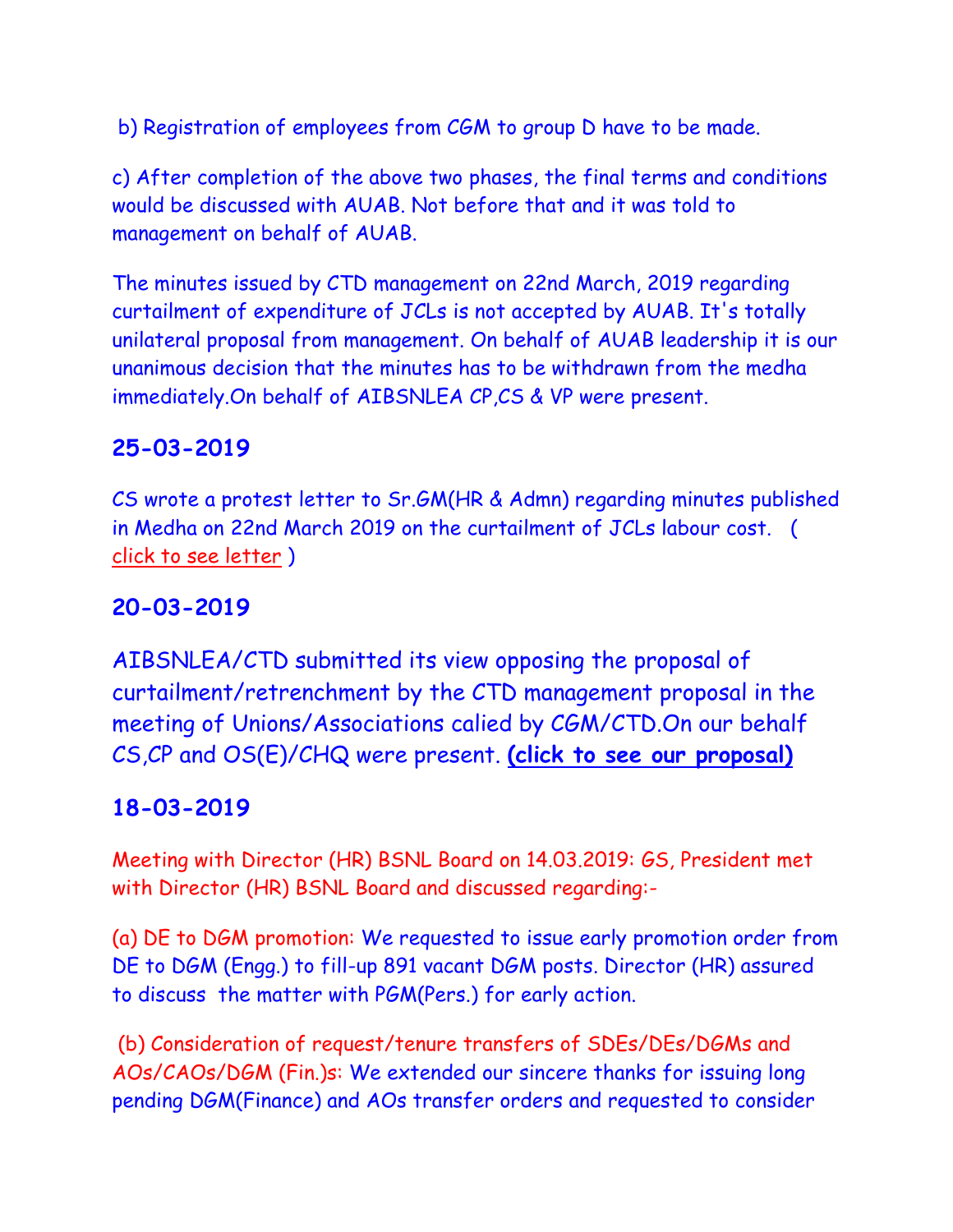the SDE/DEs/DGMs (Telecom) transfers also. Director (HR) assured for consideration.

# **18-03-2019**

Meeting with Advisor (Finance) DOT on 14.03.2019: GS, President met with Advisor(Finance) and discussed regarding:-

Denial of 1st Time Bound Promotion under EPP after 5 years by Pr. CCA Kolkata:- The office Pr. CCA Kolkata while settlement of Pension of the retired executives of Calcutta Telephones, disallowed the 1<sup>st</sup> promotion given after 5 years under EPP to all the executives. As a result lakhs of rupees have been recovered from their pensionary benefits and their pension was also fixed at lower stage. The estimated no of such executives who got first promotion after 5 years is about 300 in number. Most of them are retired and rest will be retiring soon. We requested Advisor (Finance) to intervene in the matter so that Pr. CCA Kolkata settle the pension cases in the true spirit of EPP. Advisor(Finance) assured to look into the matter for its early settlement.

# **16-03-2019**

CS writes to GM(Fin) with a copy to CGM/CTD & GS/AIBSNLEA/CHQ regarding pay fixation of JAOs of 2010 batch arising out of non executives wage revision orders.........[\(see letter\)](http://aibsnleawb.org/JAO10Arr%20dt%2016032019.pdf)

# **15-03-2019**

Postponement of 6th AIC of AIBSNLEA proposed to conduct on 9th to 11th April 2019 at Vijayawada due to General elections notified and elections scheduled for AP state on 11th April 2019:

The host circle Andhra Pradesh has requested CHQ for the postponement of 6th AIC of AIBSNLEA proposed to conduct on 9th to 11th April 2019 at Vijayawada due to General elections notified and elections scheduled for AP state on 11th April 2019.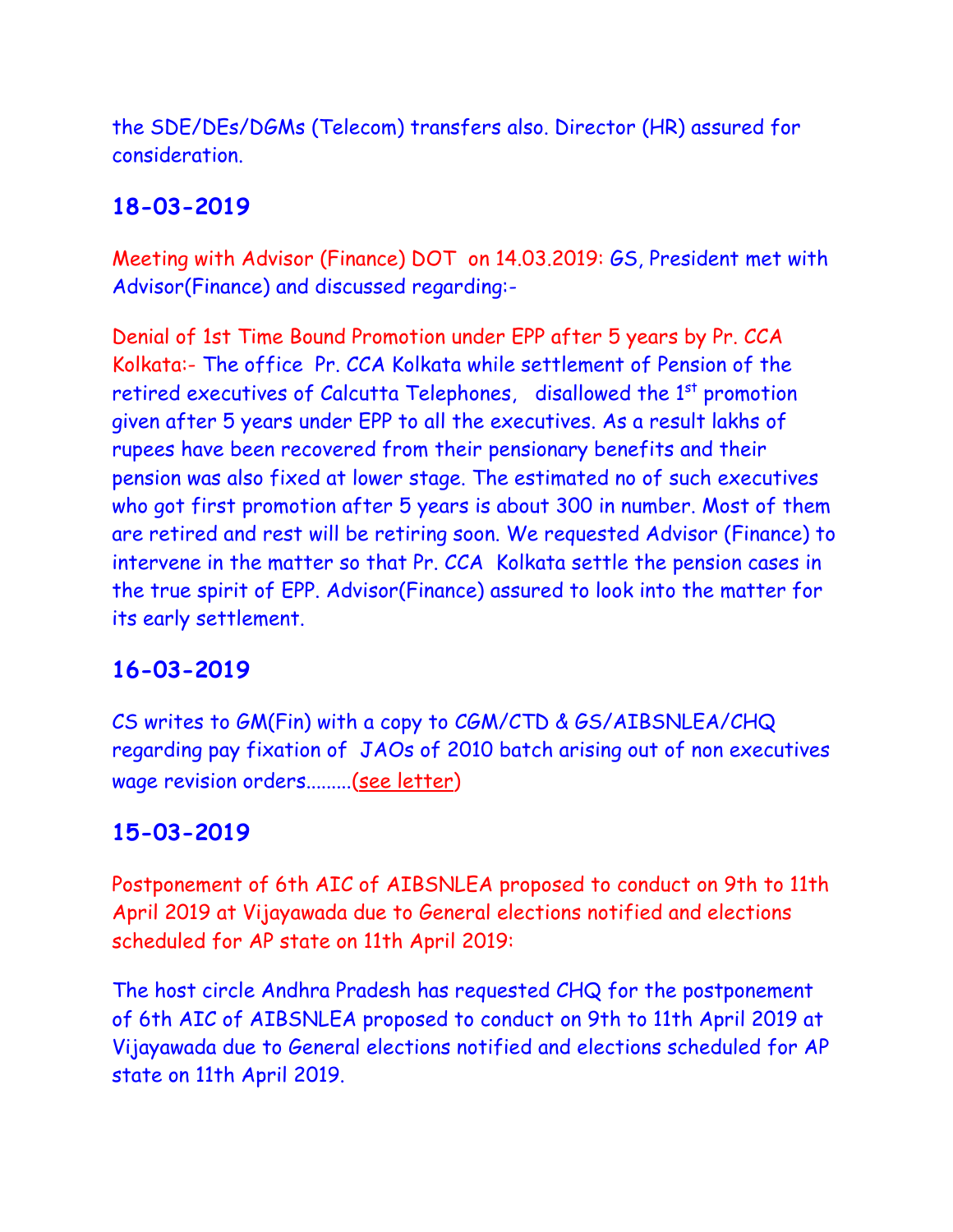The general elections for parliament and some states throughout India notified schedule of elections from 11th April to 17th May 2019.As per CHQ notification the 6th AIC was notified from 9th to 11th of April 2019 at Vijayawada and the parliament and assembly elections for AP state scheduled on 11th April 2019. As per election code strict rules are being imposed and there will be 144 section for 72 hours before elections on 11th April 2019. The vehicles and hotels and the persons suspicious are under check is already started. Big gatherings and meetings are not permitted as per election code. In these circumstances it is very difficult to organize the 6th AIC which requires several delegates to participate in the Programme, Both assembly and parliament elections were scheduled for AP state on 11th April itself. We have thoroughly discussed with our AP Circle Office bearers and decided to request CHQ to postpone the proposed 6th AIC at Vijayawada. We are ready to organize the 6th AIC at Vijayawada as per the new schedule of dates.

We have approached corporation authorities and they confirmed that they will allot the AC auditorium for 3 days from 14th to 16th of July 2019. For conducting 6th AIC at Vijayawada.

In view of the above, AIBSNLEA CHQ has issued notice of postponement of 6th AIC on 14th,15th &16th July 2019 and Pre- AIC CWC meeting on 13th July 2019.

[<<<Click here for notice of Pre-](http://www.aibsnleachq.in/Pre_AIC_14032016.PDF) AIC CWC >>>

[<<<Click here for notice of 6th AIC>>>](http://www.aibsnleachq.in/AIC_14032016.PDF)

# **15-03-2019**

Pers. Cell of BSNL Corporate Office issued instructions regarding economy measures and rationalization of expenditure - guidelines relating to Company Cost transfers and oun cost transfers (for posting in areas other than tenure areas) <<< Click here for order>>>>

# **15-03-2019**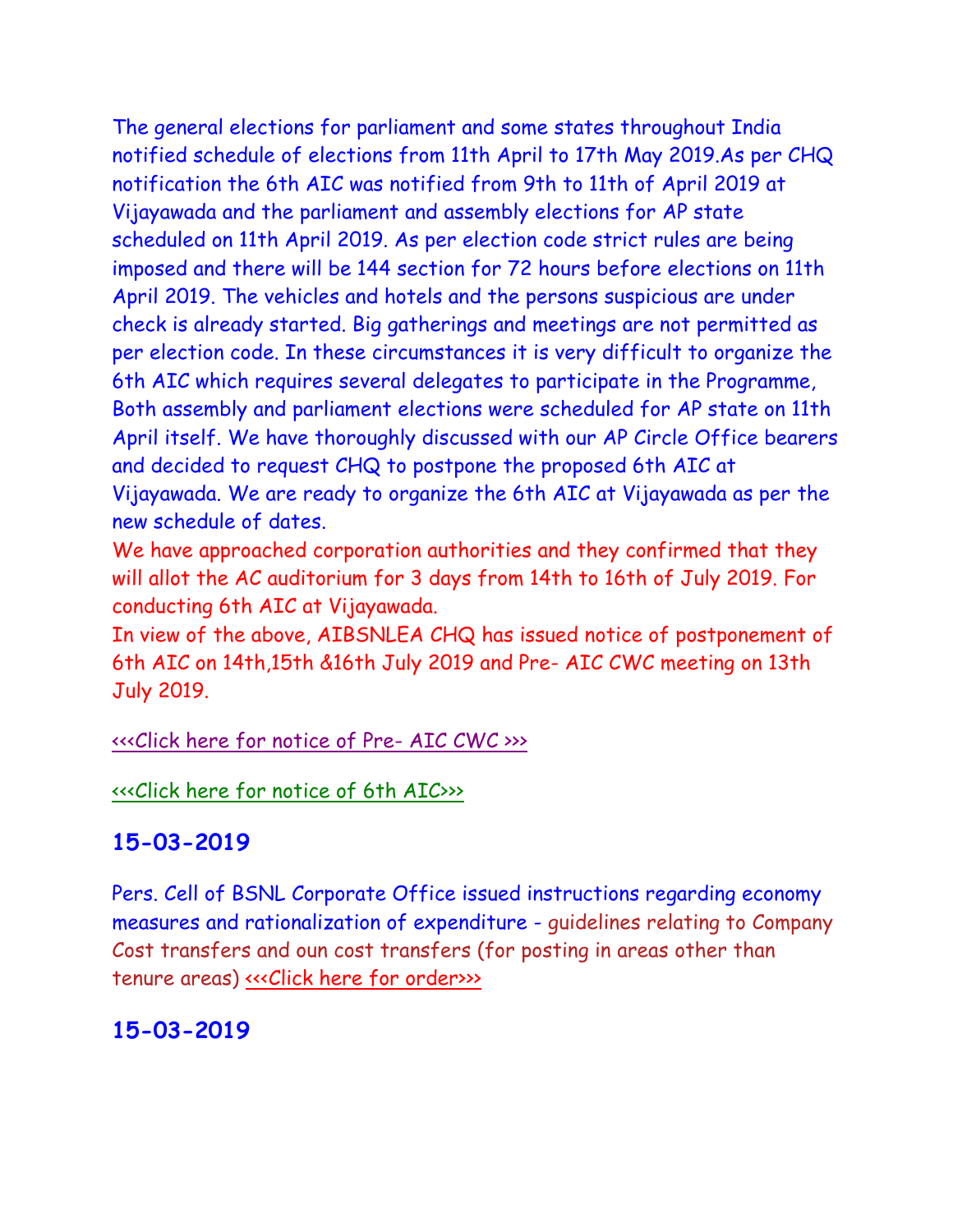**BSNL Corporate Office issued c**larification on settlement of Medical claims of deployed / Serving officers availing CGHS Facility in BSNL [<<<Click](http://www.aibsnleachq.in/Clarification%20on%20settlement%20of%20Medical%20claims%20of%20deployed%20-%20Serving%20officers%20availing%20CGHS%20Facility%20%20reg%2014-03-19.pdf)  [here for letter>>>](http://www.aibsnleachq.in/Clarification%20on%20settlement%20of%20Medical%20claims%20of%20deployed%20-%20Serving%20officers%20availing%20CGHS%20Facility%20%20reg%2014-03-19.pdf)

#### **15-03-2019**

The AUAB has been continuously holding it's meetings for the past 3 days, i.e., on 12th , 13th & 14th March, 2019. The issues of non-payment of salary to BSNL employees, as well as the issues related to the revival of BSNL were discussed seriously. Detailed discussions took place. It was decided that a strong programme of action should be organised to protest the anti-BSNL steps, being taken by the government, especially the DoT, which has created the present crisis of BSNL. After threadbare discussions, the following decisions are taken unanimously:-

(1) To organise a massive March to Sanchar Bhawan on 05.04.2019 to protest against the anti-BSNL steps being taken by the government and the DoT. Leaders of all political parties are to be invited to address this Rally.

(2) A detailed circular is to be issued to the employees, to explain about the rally and also about the present financial crisis being faced by BSNL.

(3) All political parties are to be approached, seeking their support for the revival of BSNL.

(4) A letter is to be written to the Principal Secretary, PMO, seeking his intervention for the revival of BSNL.

(5) State level leaders of political parties are to be approached by the circle level AUAB leaders, seeking their support for the revival of BSNL.

(6) A letter is to be written to the Secretary, Telecom, seeking a meeting to discuss the issues contained in AUAB's charter of demands.

(7) Memorandum is to be submitted to the candidates of all political parties for Parliament election, seeking their support for the revival of BSNL.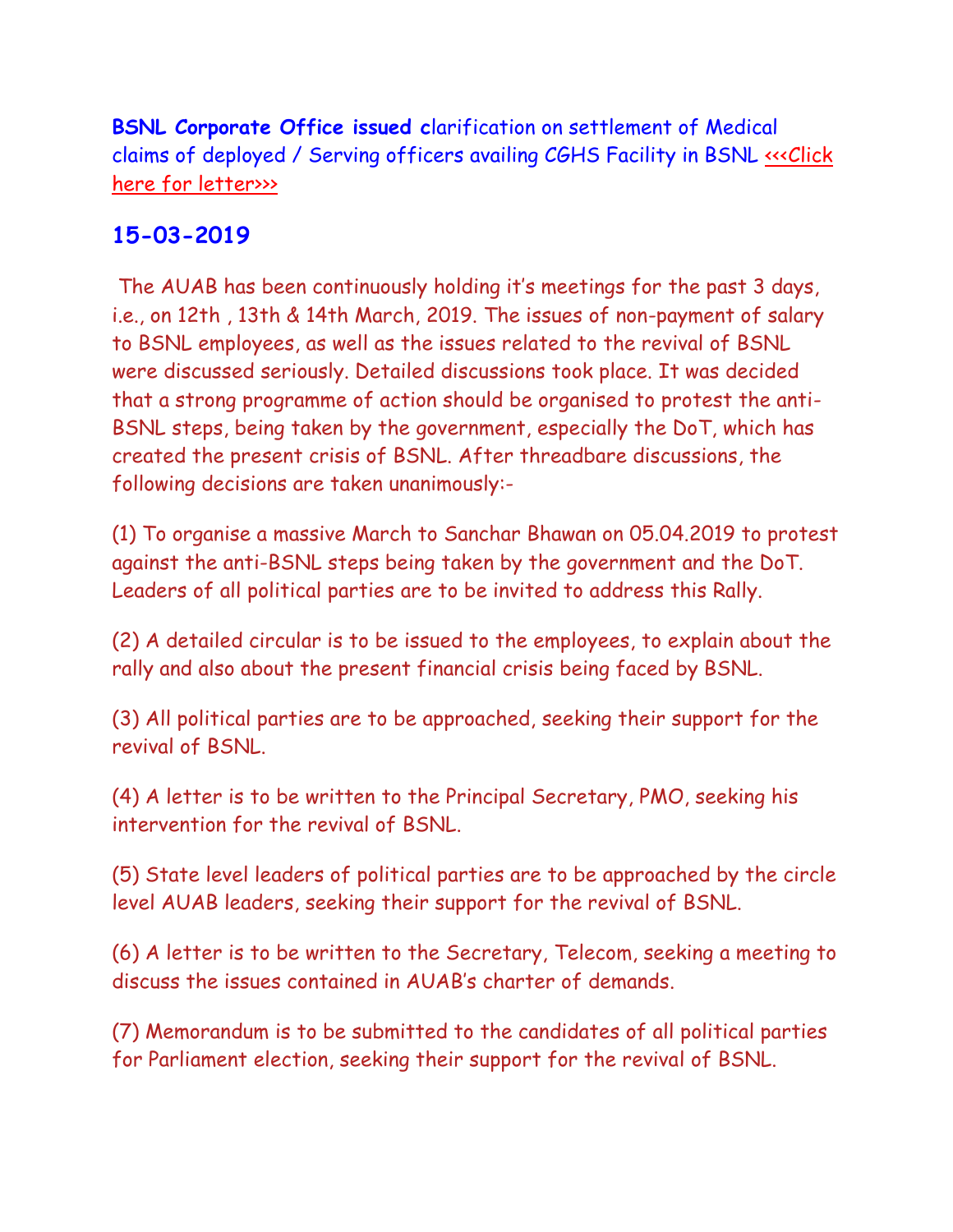(8) Despite AUAB's severe opposition, the BSNL Management is proceeding with the outsourcing of the maintenance of mobile towers. It is decided to write one more letter to the CMD BSNL, demanding to stop the same.

(9) All BSNL employees are to open their twitter account and also to follow "Save BSNL".

(10) Next meeting of the AUAB will be held at 14:30 hrs. on 25.03.2019.

## **15-03-2019**

AUAB writes to CMD BSNL regarding request for discussing the roadmap to bring BSNL out of the present crisis «<< Click here for letter>>>>

## **15-03-2019**

AIBSNLEA's consistent efforts yielded result in getting released long awaited DGM(F) and AO Transfer orders <<< Click here for AO transfer [order>>>](http://www.aibsnleachq.in/AO%20TRANSFER.pdf)

OUR sincere thanks to Director(HR), BSNL Board, PGM(Pers), DGM(SEA), AGM(SEA) and Accounts Personnel's of SEA Section.

## **15-03-2019**

Twitter campaign on Revival of BSNL: Shortly, AUAB is going to start a campaign on 'REVIVAL OF BSNL' through Twitter to PMO, narendramodi, manojsinha, CMDBSNL, DoT etc. For that a Twitter account @savebsnlindia will be created by AUAB.

Procedure for being part of this campaign is as under:

Step 1: Create a Twitter account, in case you don't have.

Step 2: Follow @savebsnlindia & also click on 'Bell Icon' to enable instant notifications.

Step 3: Re-Tweet all messages, which are posted on @savebsnlindia with your own comments, emotions etc to:

@narendramodi\_in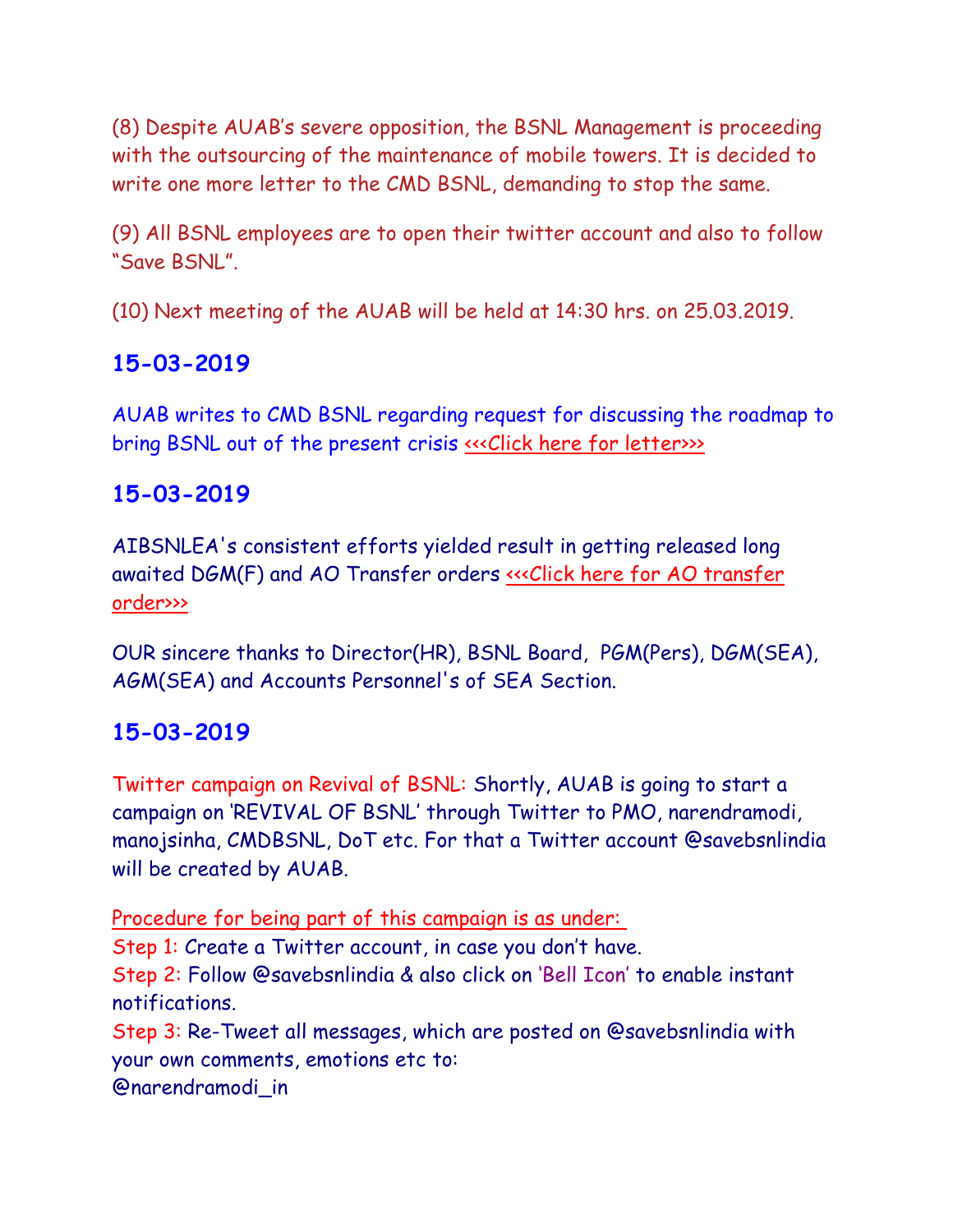@narendramodi @PMOIndia @manojsinhabjp @DoT\_India @CMDBSNL

## **15-03-2019**

SEA Cell of BSNL Corporate Office issued order regarding transfer & posting /re-allotment order in the grade of JAG of TAFS in BSNL [<<<<<Click here for order>>>>](http://www.aibsnleachq.in/New%20Doc%202019-03-13%2017.36.44.pdf)

#### **15-03-2019**

Considering AUAB/CTD request Sr.GM (HR & Admn.)/CTD wrote a letter to GM(SR)/BSNL CO regarding delay of disbursement of salary. [\(see letter\)](15032019.pdf)

#### **14-03-2019**

AUAB/CTD today met Sr.GM (HR & Admn.)regarding delay of disbursement of salary.We protested about negligent attitude of CTD administration despite of representation of AUAB given on 7th March, till date no correspondence made with BSNL CO in this regard.GM assured that he will discuss the matter with CGM and try to communicate BSNL CO today itself. We also strongly protested about the sinister move of DoT,GOI to pay cut during 3 day Strike illegally. GM assured to convey our protest to Management. On behalf of AIBSNLEA Com.Tridip Chakraborty CP, Com.Subhasis Mitra CS & Com.Aloke Das CWC Member, paticipated in the meeting.

#### **13-03-2019**

**The AUAB held a meeting with the CMD BSNL today morning, regarding payment of salary. It is assured by the CMD BSNL that the February salary will be disbursed by 20-03-2019. The AUAB demanded a full fledged meeting between the AUAB and the BSNL Management, to discuss the road map for bringing BSNL out of the crisis. The CMD**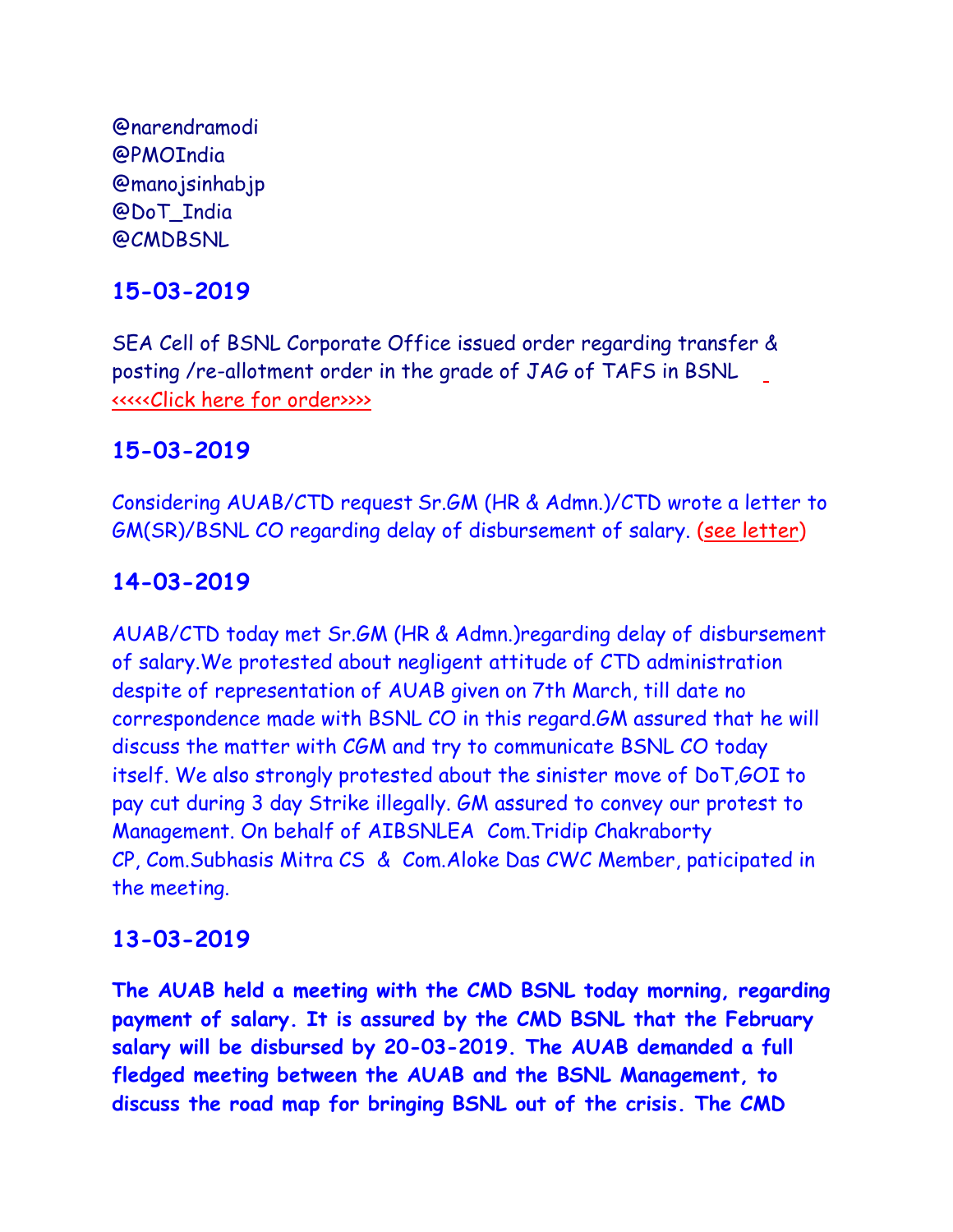**BSNL agreed to hold it shortly. AUAB leaders are meeting tomorrow morning at 11.30 AM for future course of actions.**

## **12-03-2019**

Today on 12/03/2019 AUAB CTD Circle meeting was held at RJCM Room for discussion and decisions of payment of February's salary and the role of AUAB after effect of 3 days strike from 18/02/2019-20/02/2019. The following decisions were taken:-

1. AUAB CTD leadership will meet CGM on 14/03/2019 for the discussion about the issues mentioned above.

2. For campaign for the payment of February's salary social media can be used.

3. Legal action may be explored for the payment of salary at All India level. It will be intimated to CHQ for implementation.

In the meeting Com.Tridip Chakraborty CP AIBSNLEA, Com. Subhasis Mitra CS AIBSNLEA participated and explained the issues in detail.

#### **12-03-2019**

Meeting with PGM (Pers.): GS, President & AGS(Fin.) met PGM(Pers.) and discussed regarding:-

(a) DE to DGM promotion: We requested to issue early promotion order from DE to DGM (Engg.) to fill-up 891 vacant DGM posts, since the CPC has been completed three months before. We requested that the 30 days' time given in calling the objections on DE seniority List has been completed and now after examining the objections promotion order should be issued immediately. PGM (Pers) assured to look in to the matter.

(b) Consideration of request/tenure transfers of AOs/CAOs/DGM (Fin.)s: We requested for consideration of request/tenure transfers of AOs/CAOs/DGM(Fin.)s. PGM(Pers.) mentioned that the clarification from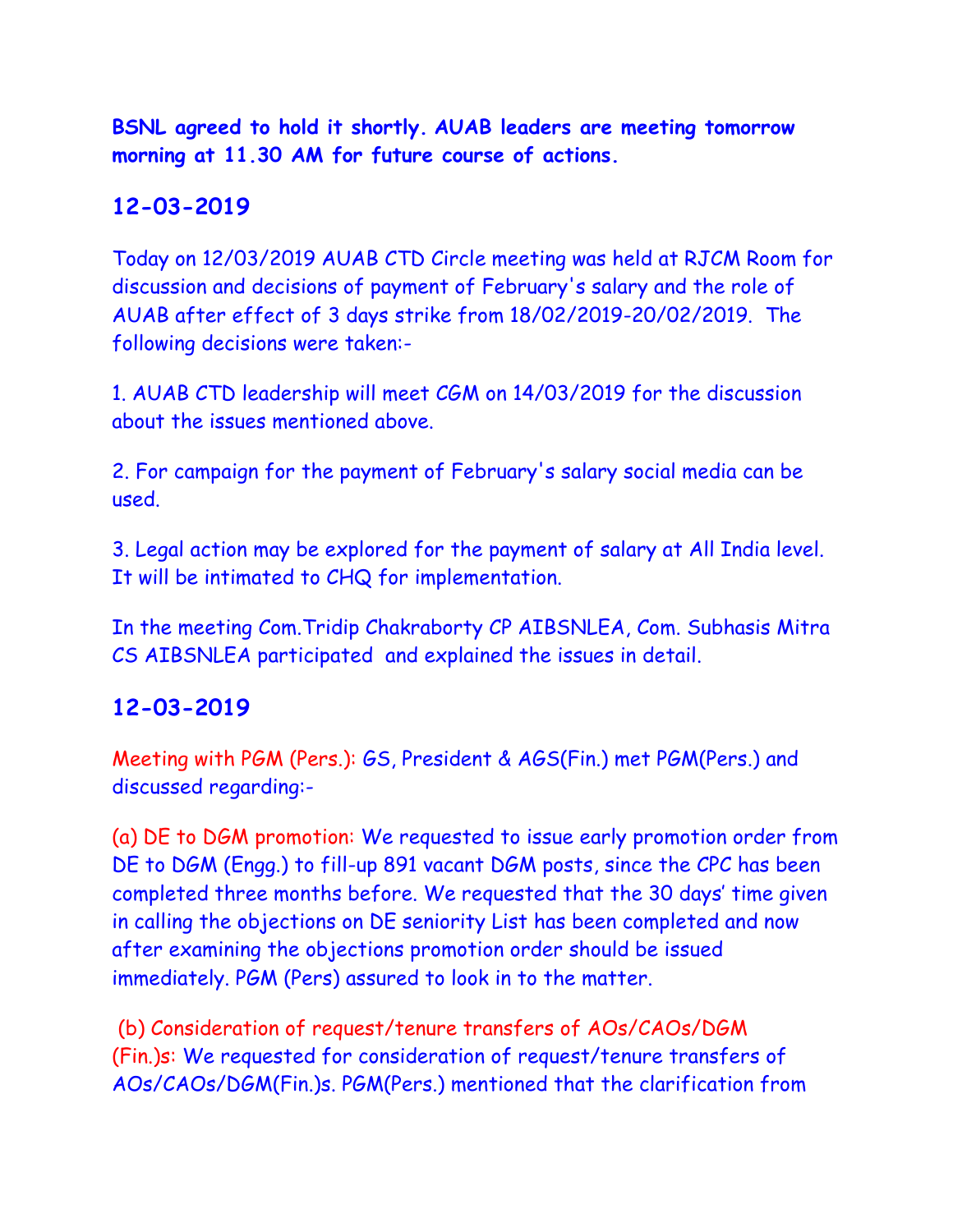DoT has been sought from DoT today in respect of Code of Conduct. After receiving the clarification necessary action will be taken.

(c) Implementation of Rule 206 as per the Hon'ble Supreme Court order: We requested the PGM (Pers) to implement the Rule 206 as per the Hon'ble Supreme Court order. PGM (Pers) mentioned that the Legal Opinion from ASG has been received and the necessary action in this regard is being taken by the Pers Cell. PGM (Pers) mentioned that ASG has clarified that Expert Committee Report has not been considered by the Hon'ble Supreme Court Judgement dates 14.12.2017. We did not agree the statement of PGM (Pers) and mentioned that now further litigation will take place in terms of Contempt of Court.

#### **12-03-2019**

AUAB writes to Shri Manoj Sinha Ji, Hon'ble Minister of State for Communications (I/C), Sanchar Bhawan, 20, Asoka Road, New Delhi regarding requesting urgent support to BSNL, by facilitating BSNL to avail bank loan for the maintenance of networks-«<<Click here for letter>>>>

## **12-03-2019**

#### GS writes to

(i) The PGM (Pers.) BSNL CO, New Delhi regarding Discrepancy in Seniority lists in respect of Rule-206 after Supreme Court Judgement on 14-12-2017 - [<<<Click here for letter>>>](http://www.aibsnleachq.in/bsnl07032019.PDF)

(ii) The Advisor (Finance), DoT regarding denial of 1st Time Bound Promotion under EPP after 5 years by Pr. CCA Kolkata [-<<<Click here for letter>>>](http://www.aibsnleachq.in/DoT07032019.PDF)

#### **12-03-2019**

As per decision of AUAB CTD Circle meeting held on 5th March at Telephone Bhawan ,AUAB/CTD Circle wrote a letter to CGM/CTD on 7th March 2019 regarding :-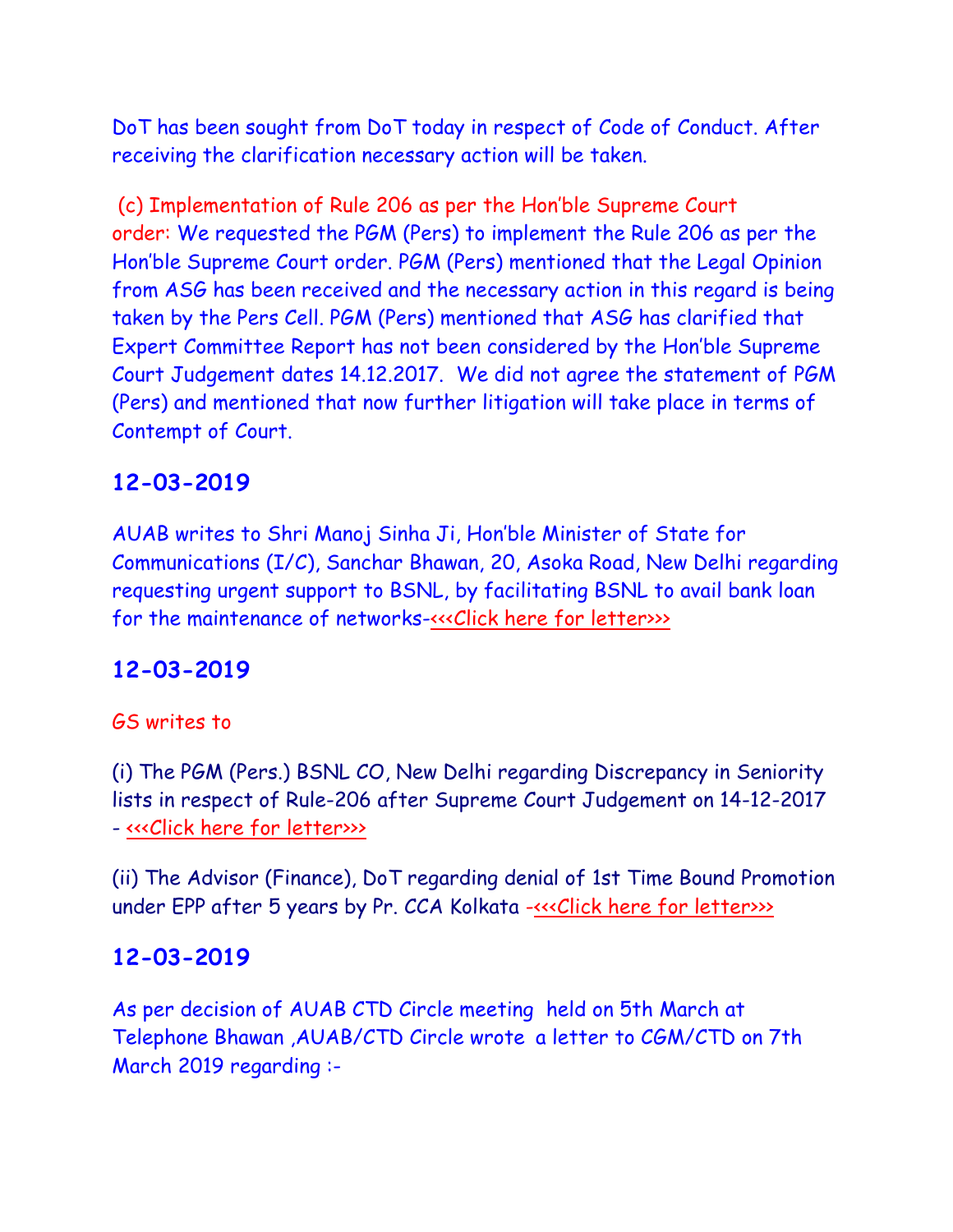1) **Bio metric attendance in CTD,**in response to the Circular dt 2.03.2019 given in Medha by Sr.GM(HR & Admin).[\(see letter](Bio%20metric_1.pdf) [\)](Bio%20metric_1.pdf)

2) **Delay in payment of salary for the month of Feb'19** a letter of resentment submitted to CGM/CTD. [\(see letter](salary_1.pdf) )

## **07-03-2019**

Meeting with Shri Anupam Shrivastava, CMD/BSNL: AUAB leaders met CMD/BSNL and held discussions regarding disbursement of salary for the month February, 2019 and the repressive measures initiated under FR 17A against the employees on strike, especially the Executives. GSs and Senior Leaders of BSNLEU, NFTE, SNEA, AIBSNLEA, AIGETOA, BSNLMS, BSNLOA and TEPU were present. DIR(HR) was also present in the meeting.

CMD informed that the salary will be paid by next week end, according to the present cash flow.

On the repressive measures, AUAB explained that FR 17A is not part of CDA Rules or it is not adopted by BSNL so far and hence it is not applicable for BSNL employees. The action initiated under FR 17A is not valid, AUAB explained to management. CMD BSNL & Director(HR) assured to look into the matter.

Accordingly, the proposed Relay Hunger fast by CHQ leaders of AUAB at New Delhi from 12.03.2019, demanding salary payment and withdrawal of suppressive measures will not be conducted on the basis of assurances given by CMD BSNL.

## **07-03-2019**

AUAB Meeting at Delhi: Non-payment of salary and vindictive actions - AUAB to organise hunger strike at Corporate Office. The AUAB conducted it's emergent meeting today the 07.03.2019. General Secretaries /Representatives of BSNLEU, NFTE BSNL, SNEA, AIBSNLEA, AIGETOA, TEPU, BSNL MS, BSNLOA attended. Meeting discussed the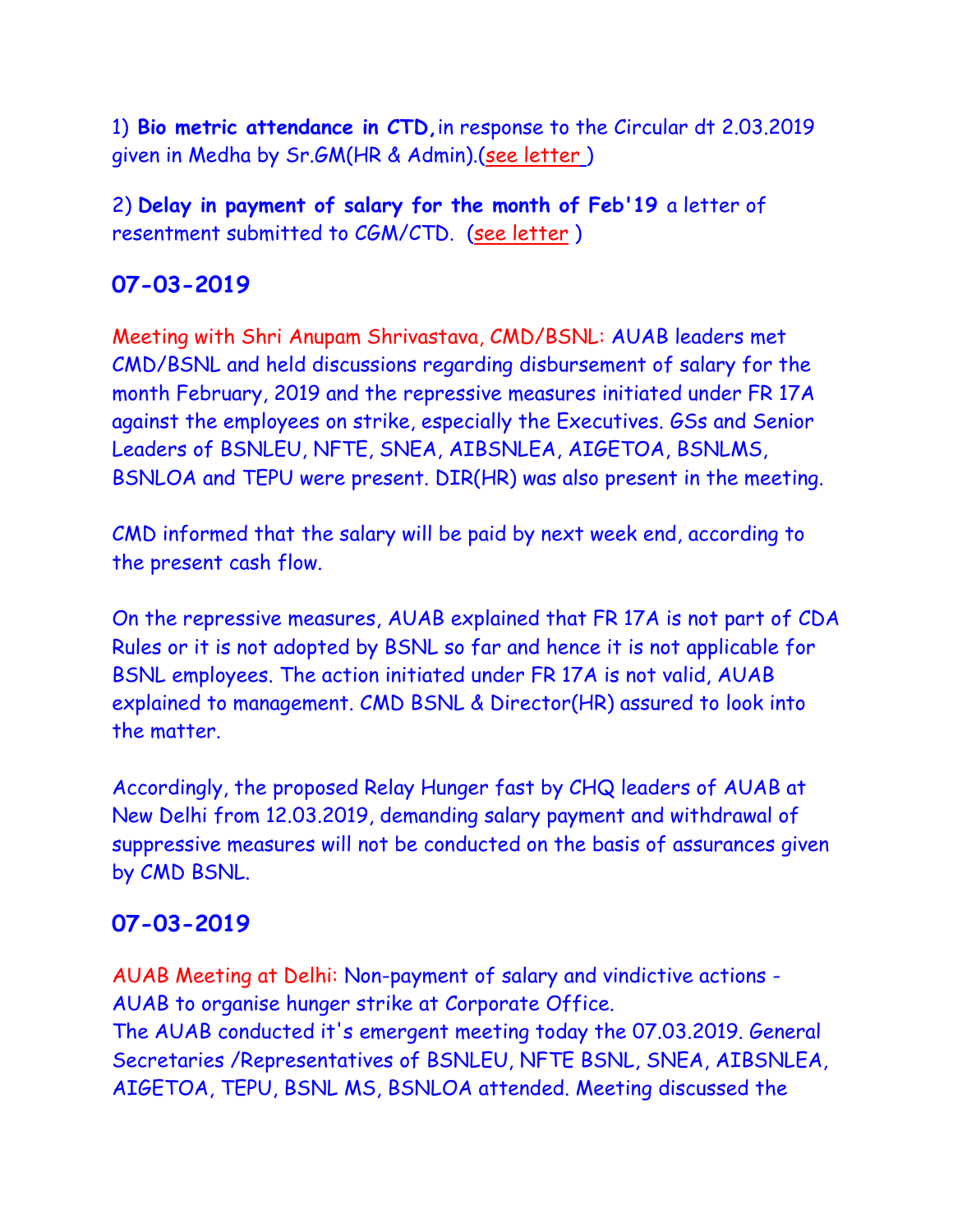following.

>>>Non-payment of salary to the BSNL Employees for the month of February 2019.

>>>Vindictive actions against AUAB Leaders, particularly leaders of Executive Associations.

>>>Issues in the charter of demands submitted by AUAB.

After discussion at length on the above issues, following decisions were taken unanimously.

>>>To meet CMD BSNL, immediately after the meeting, on the issue of non payment of salary of Feb 2019 and vindictive actions.

>>>To organise Relay Hunger Strike from 12th March 2019 at Corporate Office.

>>>If issues are not settled, hunger strike is to be organised at circle and SSA levels.

>>>To organise the March to PMO in April,2019.

# **06-03-2019**

GS writes to Shri Anupam Shrivatsava, CMD BSNL regarding non-disbursement of February-2019 salary - [<<<Click here for letter>>>](http://www.aibsnleachq.in/CMD_190306.PDF)>

# **06-03-2019**

Meeting with DGM (Pers): GS and President met DGM (Pers) and discussed regarding the regularization of the date of Promotion of AGMs/DEs as 29.6.2018 irrespective of their date of joining duty and extension of subsequent benefits if any with respect to the date of Promotion on 29.6.2018 pursuant to the instructions contained in AGM (Pers.I) BSNL CO, New Delhi Letter dated 4.7.2018, 5.7.2018 & 6.7.2018. In this regard we informed the DGM (Pers) thatAIBSNLEA has written a letter to the GM (Pers) on 03.10.2018 along with the Clarification sought by the CGM Kerala Circle on 27.7.2018 but till date no clarification was not issued by the Pers. Branch of the BSNL Corporate Office to Kerala Circle or other Circles. After detailed discussion DGM (Pers) assured to issue the clarification shortly.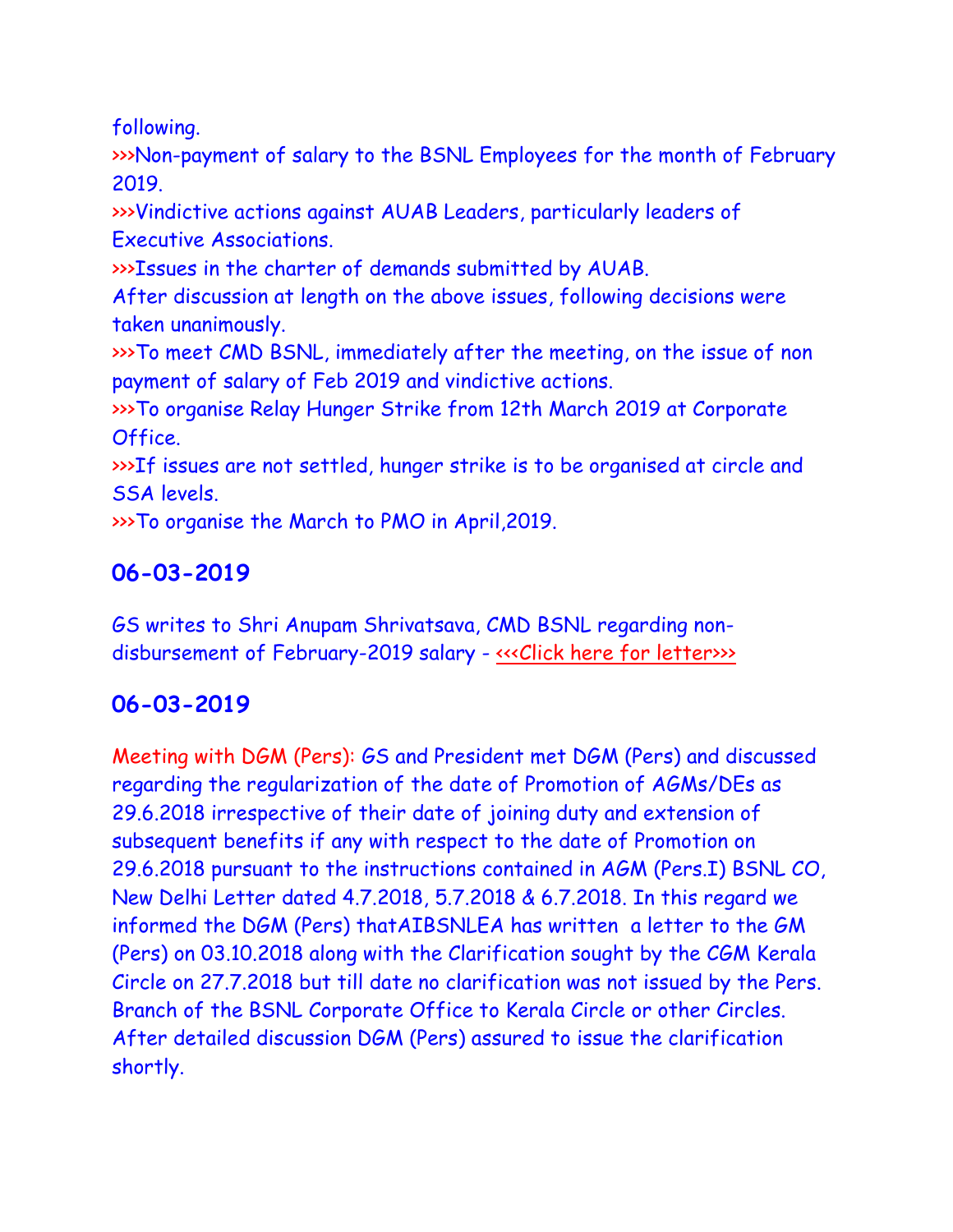#### **06-03-2019**

Meeting with Sr.GM (Estt): GS and President met Sr.GM (Estt) and discussed regarding

Extension of FR 22(1) (a) (i) benefits to the Ex. Officiating JTOs W.e..from 1.1..2007: We requested Sr.GM (Estt) to generalize the BSNL CO order dated 15.11.2018 regarding the fixation of Pay under FR-22 (1) (a) (i) with effect from 1.1.2007 to the officials, who were screening test passed & were officiating in the grade of JTO, to all Circles instead of limiting to some circles alone and we also requested to withdraw the wrong Fixation order dated 22.12.2015. We also produced the Govt.of India Gazette Notification for the fixation of pay under FR- 22(1) (a)(i) w.e.frorm 1.1.2006 In this regard we informed the Sr.GM(Estt) that AIBSNLEA has written a letter to the DIR (HR) on 19.11.2018 but no action has been taken in this regard. After detailed discussion SR.GM (Estt) assured to look in to the matter. During the discussion Shri A.K.Singh, DGM(Estt) also present who also assured to re-examine the matter.

#### **06-03-2019**

AUAB CTD Circle meeting held on 5th March at Telephone Bhawan. On behalf of AIBSNLEA, CP & CS attended the meeting. Three agendas were discussed as stated below & the following decisions were taken unanimously.

**1) Review of 3 day strike:** In CTD the strike was a big success though a small section of people did not participate. In future AUAB leadership should be more active to organize future movement in a better manner. It was also decided that all the Executives' Association will bear Rs.5000/- as the cost of the organisation of strike.

**2) Delay in payment of salary for the month of Feb'19:** All the leaders equivocally expressed resentment for unprecedented non payment of salary in time. They also reacted about the way BSNL CO paid salary for some circles including the Corporate Office. It was decided that on behalf of AUAB/CTD a letter of resentment will be submitted to CGM/CTD as well as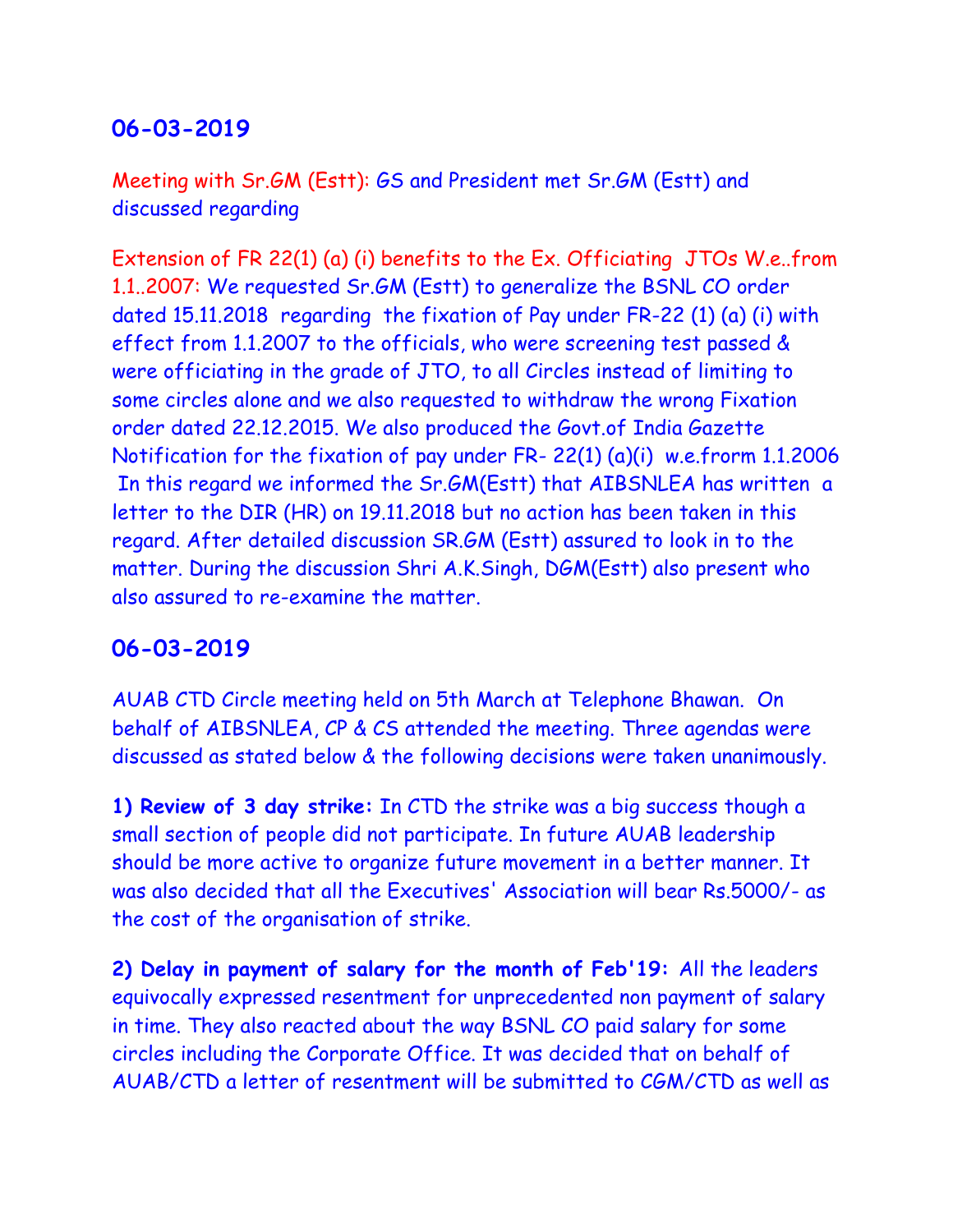AUAB central leadership will be requested to take suitable action to avoid such type of discrimination.

**3) Bio metric attendance in CTD**: It was decided that we are very much in favour of imposing discipline in CTD regarding attendance ,but everybody should be covered by this system. It was observed that some high officers did not register their names in the system nor they are giving their attendance. In some places most of the employees / officers working in RLUs/RSUs are beyond the coverage of Bio metric system.

In view of the above AUAB will write a letter to CGM/CTD in response to the Circular dt 2.03.2019 given in Medha by Sr.GM(HR & Admin) stating that:-

i) 100% of the employees & officers of all levels should be covered by Bio metric system.

ii) All the BSNL offices including RLUs & RSUs and rental buildings should be covered under Bio metric system.

iii) Before linking the Bio metric attendance system with SAP/ERP AUAB leadership should be consulted to review the pros & cons in detail.

#### **05-03-2019**

**Com.Nil Ratan Dutta (Ex DGM/South)** Member of South Branch retired on 31.01.2019 donated Rs.10,000/- (Rs.5000/- to Circle & Rs.5000/- to South Branch). We appreciate him for his noble act.

#### **05-03-2019**

AUAB Leaders Meeting with Director (CFA/CM/Finance) Shri Vivek Benzal : AUAB Leaders met Director (CFA/CM/Finance) and expressed our serious concern and protested against the non-disbursement of February 2019 Salary to all the Circles except BSNL Corporate Office, Kerala, Odisha and J&K Circle. AUAB Leaders also informed the Director (CFA/CM/Finance), this partial attitude of disbursement of February 2019 Salary in a selective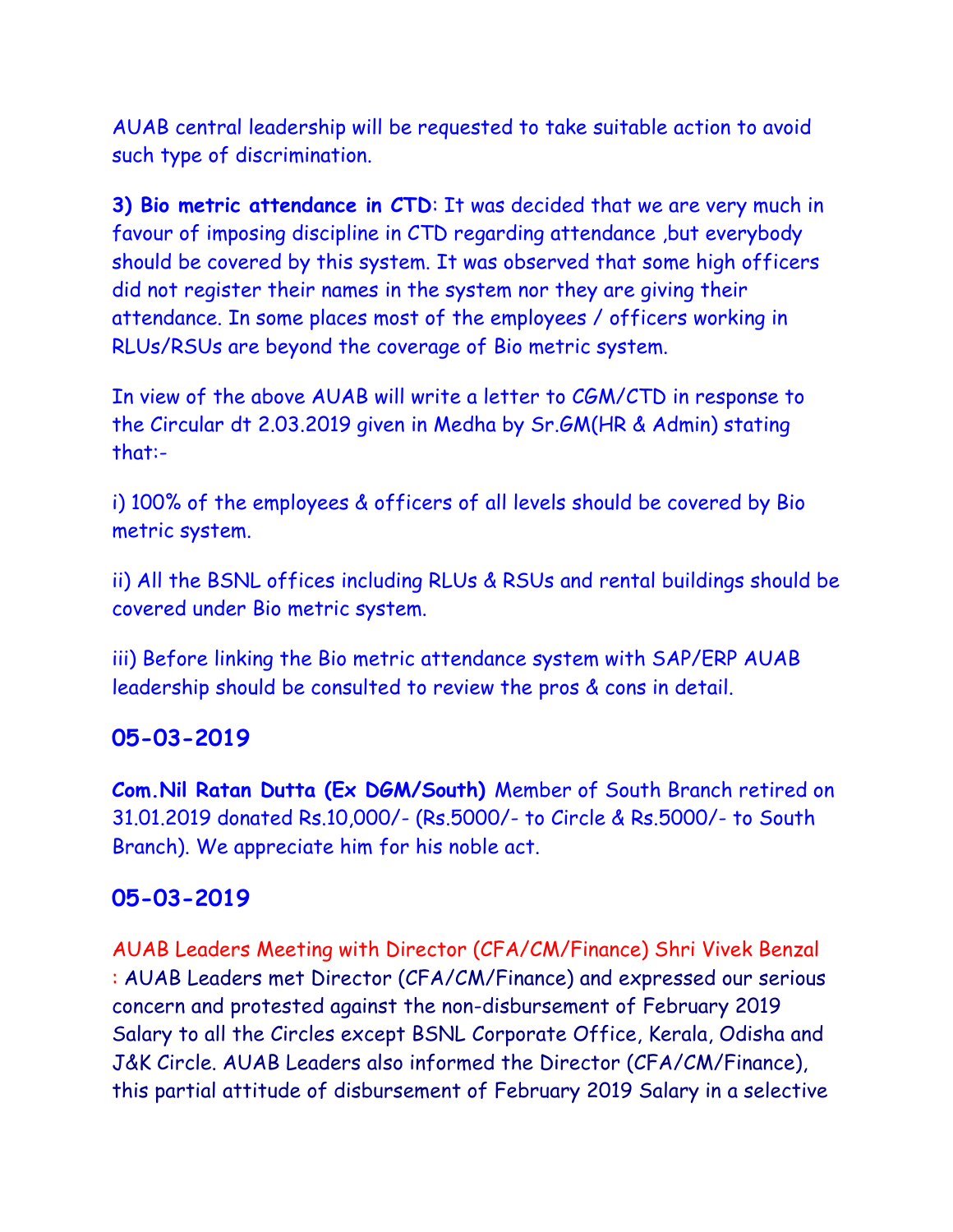manner to some of the Circles created frustration and demotivation among the BSNL Employees. Director (CFA/CM/Finance) informed that he has taken over the charges of Director(Finance) today morning only and assured AUAB Leaders to analyse the financial condition and to take immediate action for the payment of the February 2019 Salary. He further mentioned that Circles are demanding funds for Operation and Maintenance which also needs to be seen.

We requested the Director (CFA/CM/Finance) for the immediate release of funds for the disbursement of February 2019 Salary so as to achieve all the targets before 31st March 2019 and to maximize the revenue by the BSNL Executives and Non-Executives with full motivation. Director (CFA/CM/Finance) assured that he will try to sort out the issues within this week. He informed that the BSNL Management is writing a letter to Secretary (T) for enhancing the Ceiling Limit for availing CAPEX Loan which will be discussed in the BSNL Board Meeting most probably in the next week and after the Board approval it will be sent to DoT for consideration. Comrade GS & President attended this meeting.

#### **05-03-2019**

Meeting with Director (HR): GS and President met Director (HR), BSNL Board and discussed regarding

A) Payment of February 2019 Salary: We expressed our serious concern against non-disbursement of February 2019 Salary to all the Circles except BSNL Corporate Office, Kerala, Odisha and J&K Circle. Dir (HR) appreciated our concern and mentioned that now Director (Fin) Charge has been made over to Director (CFA) who will be looking in to the matter. However, efforts are being made for arranging funds to release the February 2019 salary but now everybody should try to increase the Revenue of BSNL to ensure timely disbursement of salary.

B) DE to DGM (T) Promotion: We requested to issue DE to DGM (T) Promotion orders to fill up about 900 vacant DGM (T) Posts. We also resented against the 30 days' time given in calling the objections on DE Seniority List whereas it could have been 15 days' time also to examine the Seniority based on the objections and issuing Promotion orders. Dir (HR)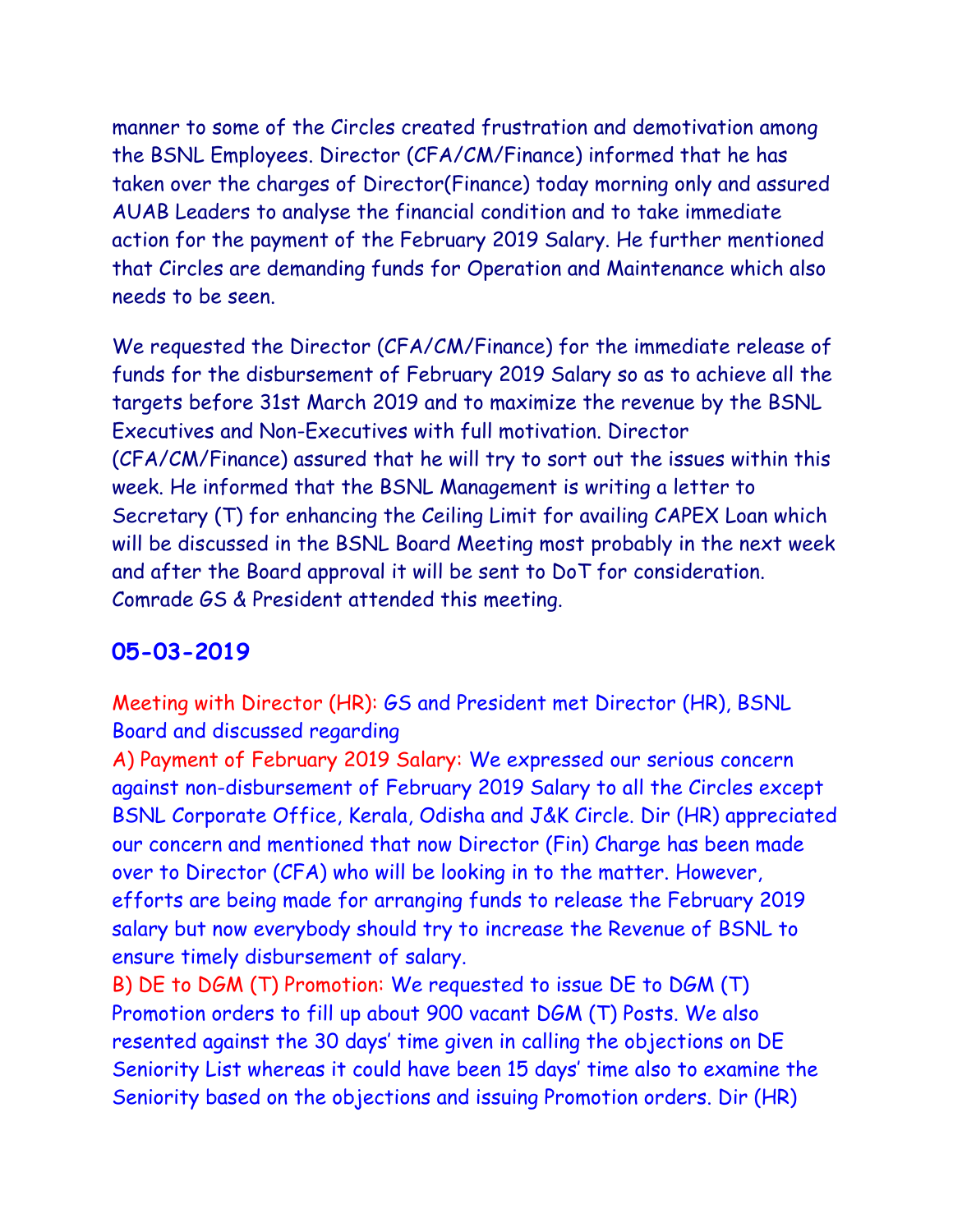assured to discuss the matter with PGM (Pers) for an early action. C) Request transfers in the cadre of DGM (Fin): We requested Dir (HR) for the early issuance of request/tenure transfers in the cadre of DGM(Fin). Director (HR) assured to look in to the matter.

# **01-03-2019**

Com.Kamal Das ACS and retired PA Member of Central Branch has donated Rs.5000/- to Circle Fund on 28.02.2019 in the Association Office. He further assured to donate Rs.5000/- more in future. We appreciate him for his noble act.

## **01-03-2019**

On behalf of AUAB we have handed over the memorandum of 8 points charter of demands to hon'ble MP, Loksabha Smt.Pratima Mondal at kolkata toady. On behalf of AIBSNLEA/CTD Com. Subhashis Mitra CS was present.



# **01-03-2019**

Today AUAB/CTD leadership met CGM/CTD at his chamber to protest against non payment of salary for the month of February of Executive & non executive. On behalf of AIBSNLEA/CTD CP & ACS represented in the team. GM(Fin) & Sr.GM(HR & Admin) were also present. AUAB conveyed their resentment about the fact & discrimination by BSNL CO for payment of salary in a few circle. They also intimated that if the salary is not paid early